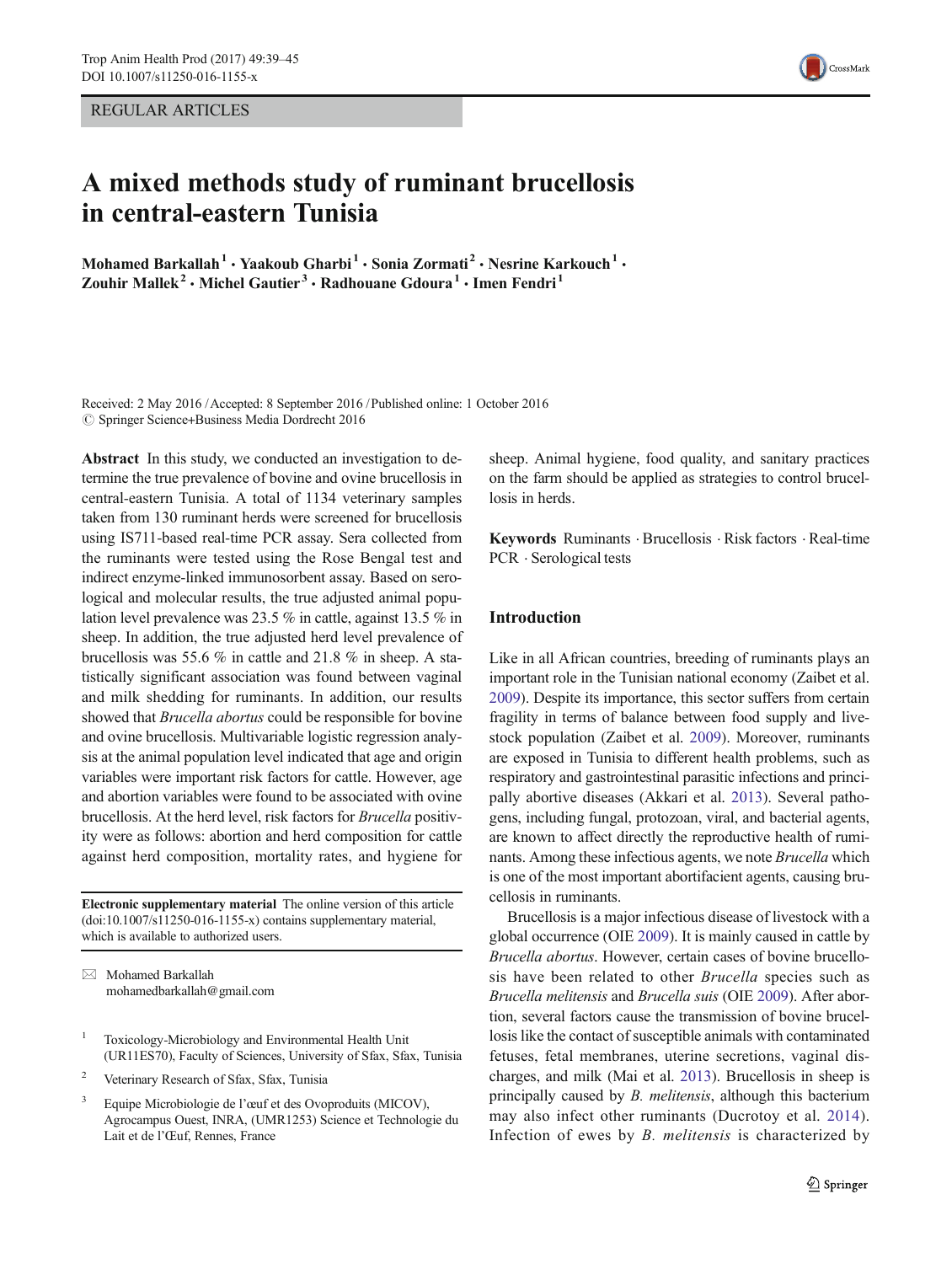reduction of milk production and abortion or birth of weak lamb and can be transmitted by the same ways given in cattle (Megid et al. [2010](#page-6-0)). About two thirds of *B. melitensis* infections of pregnant ewes lead to infection of the udder and excretion of the bacteria in milk during the subsequent lactation (Xavier et al. [2010](#page-6-0)). B. ovis can occasionally cause abortion of ewes.

Many previous investigations were conducted in some regions of Tunisia and demonstrated the presence of antibodies against Brucella spp. (Chakroun and Bouzouaia [2007](#page-6-0); Zaibet et al. [2009\)](#page-6-0). Nevertheless, there is still a gap of information for many parts of the country. Indeed, in the governorate of Sfax, annual investigations made by state veterinarians during vaccination campaigns are not very effective. The present study aimed at (i) determining the true prevalence (TP) of Brucella infection among cattle and sheep in the central-eastern Tunisia and (ii) identifying potential risk factors associated with brucellosis positivity at animal and herd levels.

## Materials and methods

## Ethical considerations

The study protocol was assessed and approved by the institutional review board (IRB) of the Regional Office of Agricultural Development of Sfax in collaboration with the

Veterinary Research Center of Sfax in Tunisia. Samples were collected by authorized veterinarians of the Veterinary Research Center of Sfax.

## Study area

The present study was conducted in Sfax town (average altitude of 13 m), which is located in the East center of Tunisia, at 270 km from the capital Tunis. During this study, many geographical regions of Sfax have been visited (Fig. 1).

#### Animals and samples

The number of herds to be studied was calculated using WinEpiscope program version 2.0, and it was based on the formula  $n = [t2 \text{ Pexp} (1-\text{Pesp})]/d2$  (Thrusfield [2005](#page-6-0)). For that purpose, an expected herd prevalence of 7 % (Zaibet et al. [2009\)](#page-6-0), a desired absolute precision of 10, and a 95 % confidence interval were considered. However, a contingency of 20 % was added (Boukary et al. [2013](#page-6-0)), and sample size was adjusted to 130 herds to increase allocations to agroecological strata. In total, 20 Holsteins bovine herds and 110 ovine flocks were visited. A total of 1134 samples (378 blood, 378 vaginal swab, and 378 milk samples) were collected by veterinarians and sent to the laboratory. These samples were collected as described by Barkallah et al. [\(2016\)](#page-6-0).



Fig. 1 Location of the study area in Tunisia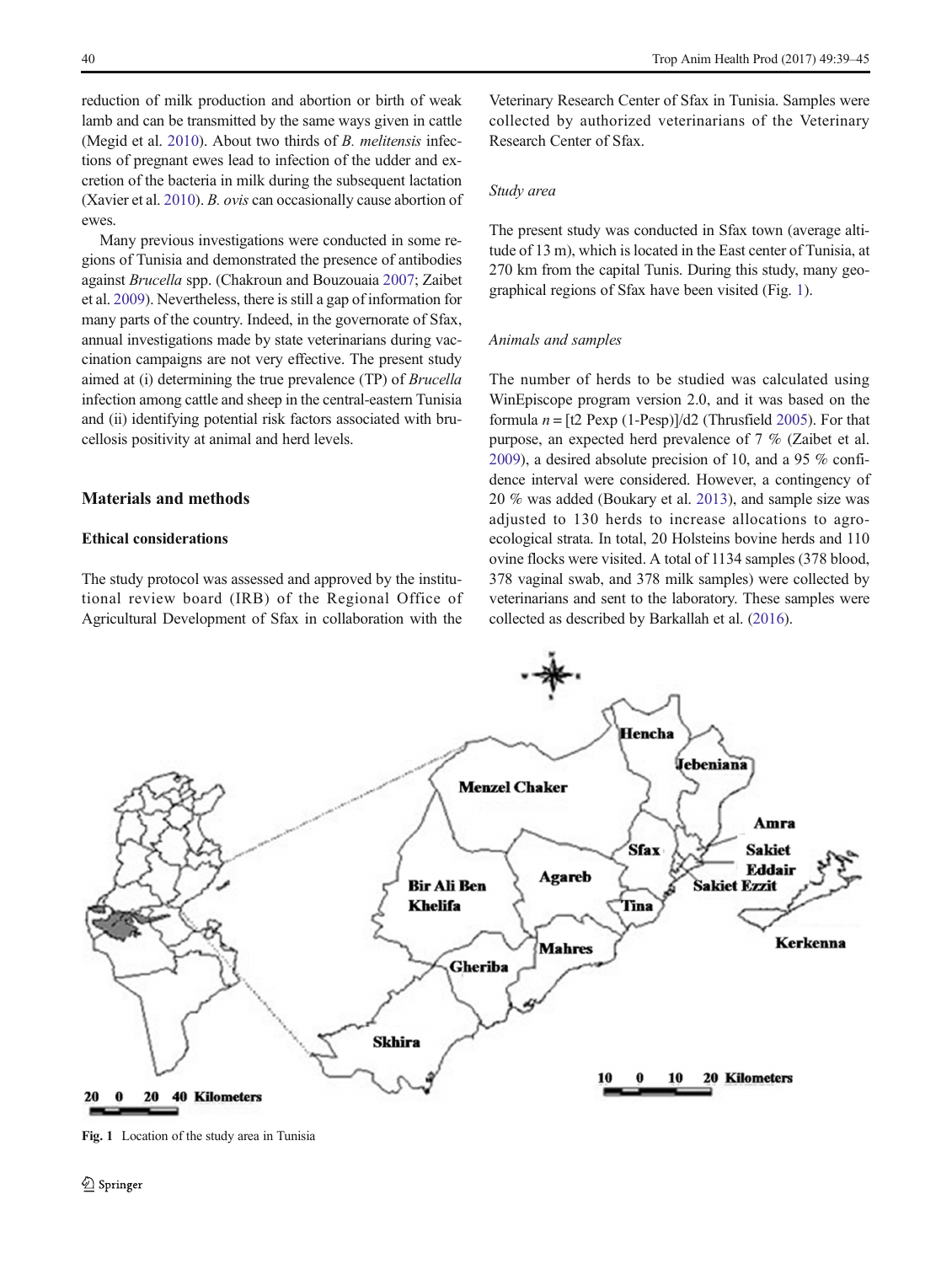#### Serological assays

The Rose Bengal test (RBT) (Institut Pourquier, France) was conducted according to the OIE protocols [\(2009\)](#page-6-0). In addition, sera were tested using ID Screen Brucellosis Serum Indirect Multi-Species ELISA Kit (ID VET diagnostics, France) for the presence of IgG antibodies against B. abortus, B. melitensis, and B. suis. As recommended by the manufacturer, all sera were considered to be negative when % S/P < 110 %, suspicious when 110 %  $\leq$ % S/P < 120 %, and positive when %  $S/P \ge 120$  %. The diagnostic sensitivity and specificity of the ELISA Kit were assumed to be 99 and 98 %, respectively. Sera producing positive results in both tests were considered as positive for Brucella spp.

#### DNA extraction

All vaginal swab, blood, and milk samples collected from animals were extracted by ZR Fungal/Bacterial DNA MiniPrep™ D6005 Kit (Zymo Research) as described by Barkallah et al. ([2016](#page-6-0)).

#### Rt-PCR assays

Rt-PCR targeting the IS711 gene of Brucella spp. was performed as described by Hinic et al. ([2008](#page-6-0)). PCR positive samples for Brucella spp. were tested by SYBR Green rt-PCR assays specific for B. abortus, B. melitensis, and B. ovis, using the primers described elsewhere (Hinic et al. [2008\).](#page-6-0) Each reaction was run in a mastermix containing 12.5 μl of  $2\times$ SYBR Permix Ex Taq Tli RNaseH Plus (TaKaRa), 0.2 μM of each primer (Table 1), and 5  $\mu$ l of purified DNA to a final volume of 25 μl using nuclease-free water. All amplifications were conducted by incubating the samples at 95 °C for 30 s, followed by 40 cycles of 5 s at 95 °C, and 30 s at 60 °C. Meltcurve analysis was performed immediately after the amplification protocol (60–95 °C). DEPC-treated  $H_2O$  was used as a negative PCR control. Positive samples were sent to GATC Biotech SARL (France) for sequencing.

Table 1 Primers and TaqMan® probe used in this study

#### Statistical analysis

The TP of brucellosis at the animal level was estimated using the following formula:  $TP = (AP + Sp-1)/(Se + Sp-1)$  (Rogan and Gladen [1978\)](#page-6-0). Herd level prevalence was calculated as the number of herds with at least one positive animal divided by the total number of herds tested. The true herd prevalence (THP) was estimated from distributions of herd sensitivity  $(HSe = 1-(1-AP)^n)$  and specificity  $(HSp = Sp^n)$  (Musallam et al. [2015](#page-6-0)). The risk factor analysis was performed separately at the individual animal and herd levels for sheep as described by Barkallah et al. [\(2016](#page-6-0)). Statistical analysis was performed using the Statistical Package for Social Sciences (SPSS) version 19 software.

## Results

#### Detection of Brucella spp.

Among 214 bovine sera, 52 (24.3 %) and 43 (20.09 %) were RBT and i-ELISA positive, respectively (Table [2](#page-3-0)). Our analysis also showed that 24 (31.3 %) and 14 (8.53 %) out of 164 investigated ovine sera were positive for Brucella using the RBT and i-ELISA, respectively (Table [2](#page-3-0)).

For bovine samples, Brucella DNA was detected in 46 (21.49 %) vaginal swab, 21 (9.8 %) milk, and 5 (2.3 %) blood samples (Table [2](#page-3-0)). For ovine samples, Brucella DNA was detected in 19 (11.58 %) vaginal swab, 12 (7.3 %) milk, and 4 (2.43 %) blood samples (Table [2](#page-3-0)). The rt-PCR melt curve data identified only one peak with a melting temperature of 81.5 °C for all positive samples for Brucella spp. Based on species-specific rt-PCR assays, all bovine and ovine positive samples were due to the presence of *B. abortus* DNA (Tm = 83.5 °C). The amplicons of these positive samples were found to be 100 % identical to the B. abortus gene in the database. Only one ewe was found to be positive for *B. melitensis* (Tm = 78.5 °C). The amplicon of this positive sample was 100 % identical to the target gene.

| <b>PCR</b>    | Target gene      | Forward primer/reverse primer $(5' \rightarrow 3')$  | Probe (5'Fluorophore $\rightarrow$ 3'Quencher)    | Product size (bp) |
|---------------|------------------|------------------------------------------------------|---------------------------------------------------|-------------------|
| Brucella spp. | IS711            | GCTTGAAGCTTGCGGACAGT/<br>GGCCTACCGCTGCGAAT           | HEX-AAGCCAACACCCGGCCATTATGGT-<br>BHO <sub>1</sub> | 63                |
| B. abortus    | BruAb2 0168      | GCACACTCACCTTCCACAACAA/<br>CCCCGTTCTGCACCAGACT       |                                                   | 81                |
| B. melitensis | <b>BMEII0466</b> | TCGCATCGGCAGTTTCAA/<br><b>CCAGCTTTTGGCCTTTTCC</b>    |                                                   | 67                |
| B. ovis       | <b>BOV A0504</b> | CGCTATCGATGGCGTAGTTG/<br><b>CCCTGATTTCAAGCCATTCC</b> |                                                   | 65                |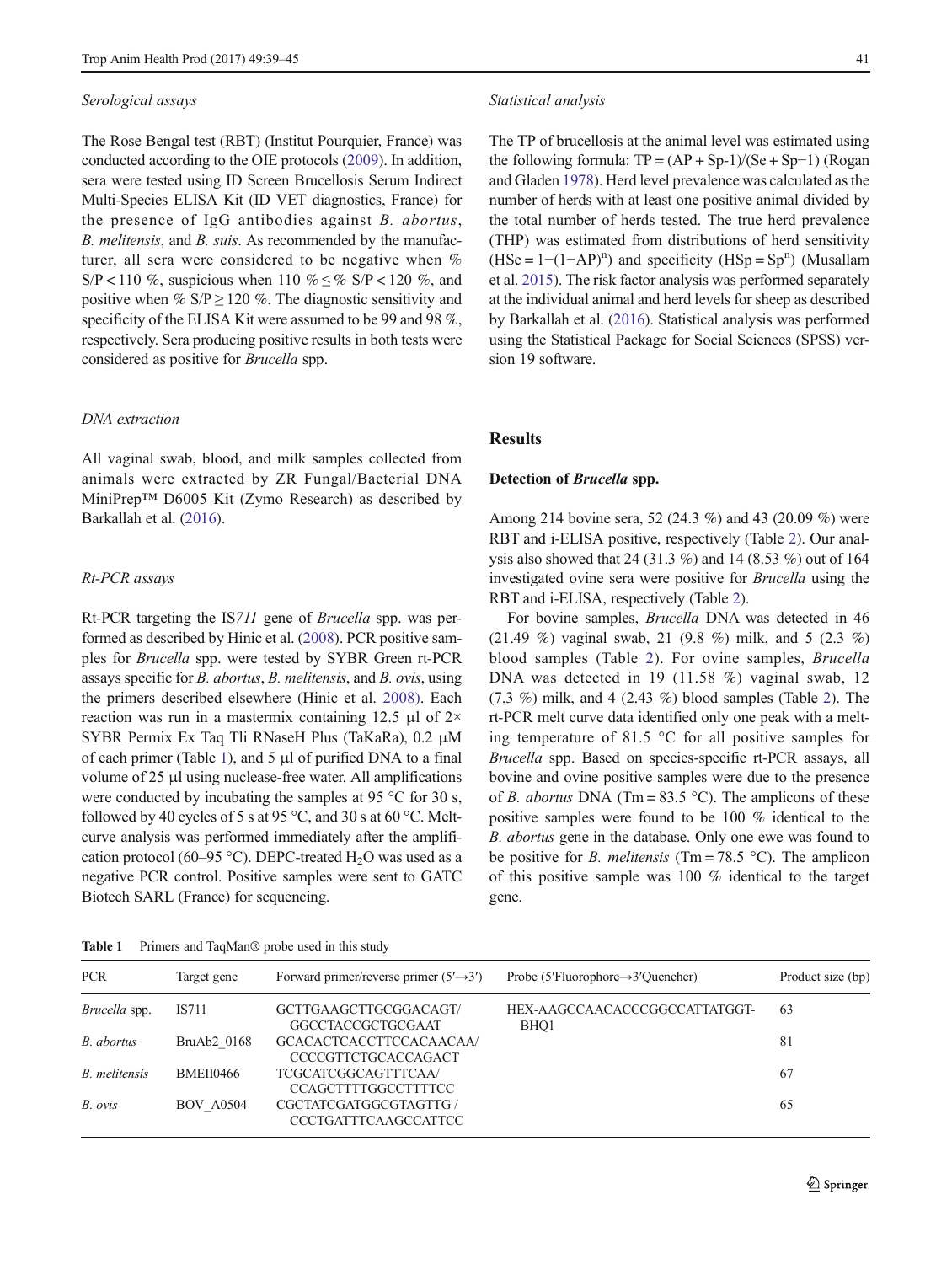<span id="page-3-0"></span>Table 2 Results of serological and molecular tests from the sampled animals

|        | <b>RBT</b><br>i-ELISA |                   | rt-PCR               |                 |                |  |  |  |
|--------|-----------------------|-------------------|----------------------|-----------------|----------------|--|--|--|
|        | Sera                  |                   | Vaginal swab samples | Milk samples    | Blood samples  |  |  |  |
| Cattle | $52/214(24.3\%)$      | $43/214(20.09\%)$ | $46/214(21.49\%)$    | $21/214(9.8\%)$ | $5/214(2.3\%)$ |  |  |  |
| Sheep  | $24/164$ (31.3 %)     | $14/164(8.53\%)$  | $19/164(11.58\%)$    | $12/214(7.3\%)$ | $4/214(2.43\%$ |  |  |  |

## Brucella prevalence results

The apparent individual animal prevalence of brucellosis in cattle (21.5 %) was significantly higher than in sheep (12.8 %) (Z-test:  $P = 0.014$ ) (Table 3). Twelve of 20 dairy herds had at least one positive cow for Brucella spp., resulting in a herd prevalence of 60 %. Compared with sheep, an overall 17.3 % herd level prevalence of brucellosis was found (Z-test:  $P < 0.0001$ ) (Table 3).

The apparent prevalence of brucellosis on both individual animal and herd levels were adjusted to the test sensitivities (Se (RBT × ELISA × rt−PCR) =  $0.9 \times 0.99 \times 0.99 = 0.882$ ) and specificities (Sp = 1–(1–Sp RBT) × (1–Sp ELISA) × (1–Sp rt  $-PCR$ ) = 1–(1–0.75) × (1–0.98) × (1–0.99) = 0.99). In cattle, the estimated overall animal population-level TP was 23.5 %, against 13.53 % in ewes (Table 3). The average number of tested animals in each herd of cattle was 10, while for sheep, the number was shown to be between 1 and 5 animals according to the herd sizes. Therefore, the HSp was 0.9 for cattle and 0.95 for sheep. For cattle, the HSe was 0.999, whereas for sheep was 0.613. The THP of brucellosis was 55.6 % for cattle and 21.8 % for sheep (Table 3).

#### Univariable analysis of related risk factors

For cattle, the chi-square univariable analysis revealed five variables with P values  $\leq$ 0.05 (Table 1-S). All these significant variables were considered as risk factors of Brucella infection. For sheep, only two variables (age range and history of abortion) were significantly associated with brucellosis at the individual animal level  $(P < 0.05)$  (Table 1-S).

The total number of herds for all the study regions and the herd level risk factors assumed to be associated with brucellosis in cattle and sheep are presented in Table 2-S. All significant and no significant variables (with  $P < 0.2$ ) were then entered to the multivariable logistic analysis.

## Multivariable logistic regression analysis

The Hosmer–Lemeshow goodness-of-fit test showed adequate fit for both the cattle  $(P = 0.996)$  and the sheep  $(P = 0.907)$  models. From the final model for cattle (Table [4\)](#page-4-0), it can be seen that the odds of brucellosis were significantly higher in cows older than 5 years as compared to cows between 3 and 5 years, with an OR of 26. The odds of brucellosis positivity were significantly higher in homebred cows compared to purchased cows with an OR of 139. For sheep between 2 and 3 years old, the odds of brucellosis positivity were 15.62 times higher compared with those that are 1 year of age. In addition, ewes that had aborted a fetus during the previous year had an OR of being Brucella positive that was 62 times higher than those that had not aborted.

At the herd level, risk factors associated for Brucella positivity in the multivariable logistic regression analysis were as follows: abortion and herd composition for cattle against herd composition, mortality, and hygiene/floor type for sheep. The Hosmer–Lemeshow goodness of fit test showed that the two models fit well the data for the cattle  $(P = 0.994)$  and sheep  $(P = 0.645)$  $(P = 0.645)$  $(P = 0.645)$  herds (Table 5).

## **Discussion**

In the routine diagnosis of brucellosis, which is connected with monitoring investigations of the disease in animals, different kinds of methods are used. In our study, the RBT was chosen for animals screening because is sensitive, cheap, and rapid (Lolli et al. [2016](#page-6-0)). However, it is characterized by its low specificity. Then, the RBT was associated with i-ELISA in a parallel interpretation scheme for this study. The combination of the two serological tests is expected (i) to reduce the occurrence of misclassification and (ii) to improve the testing sensitivity by allowing the detection of the antibodies produced

Table 3 Apparent prevalence (AP) and estimated true prevalence (TP) of brucellosis at the individual animal and herd levels

| <b>Species</b> |     | Individual animal level |                    |                     |     |    | Herd level         |                     |  |  |  |
|----------------|-----|-------------------------|--------------------|---------------------|-----|----|--------------------|---------------------|--|--|--|
|                | No. |                         | $AP$ (%) (95 % CI) | TP $(\%)$ (95 % CI) | No. |    | $AP$ (%) (95 % CI) | TP $(\%)$ (95 % CI) |  |  |  |
| Cattle         | 214 | 46                      | $21.5(16.1-27.1)$  | $23.5(16.4 - 30.6)$ | 20  | 12 | $60(38.7-78.1)$    | $55.6(30-76.9)$     |  |  |  |
| Sheep          | 164 | 21                      | $12.8(6.8-18.3)$   | $13.53(6.9-20.4)$   | 110 | 19 | $17.3(11.3-25.4)$  | $21.8(10.8-36)$     |  |  |  |

No. number, P positive, AP apparent prevalence, CI confidence interval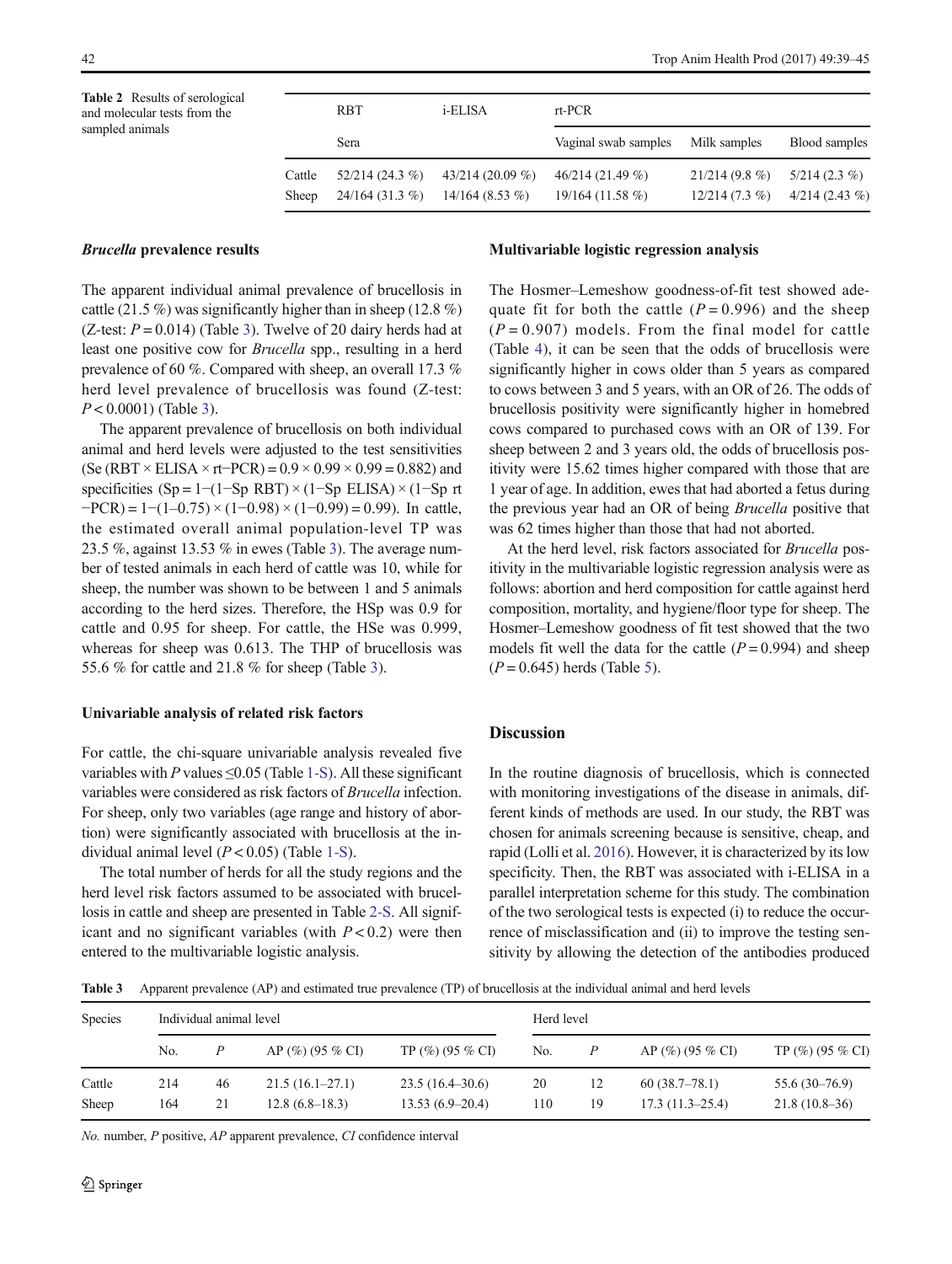<span id="page-4-0"></span>

|  | Table 4 Final models of animal population level risk factors associated with brucellosis positivity among cattle and sheep |  |  |  |  |
|--|----------------------------------------------------------------------------------------------------------------------------|--|--|--|--|
|--|----------------------------------------------------------------------------------------------------------------------------|--|--|--|--|

| Brucella <sup>a</sup> |                     | Level     | Multivariable logistic regression |                          |                          |        |                   |         |  |
|-----------------------|---------------------|-----------|-----------------------------------|--------------------------|--------------------------|--------|-------------------|---------|--|
|                       | Variable            |           | b                                 | S.E(b)                   | $P$ value                | O.R    | 95 % CI of O.R    |         |  |
|                       |                     |           |                                   |                          |                          |        | Lower             | Upper   |  |
| Positive cows         | Age                 | $\leq$ 3  | $-7.854$                          | 1.261                    | < 0.001                  | 0.000  | $\mathbf{0}$      | 0.005   |  |
|                       |                     | $3 - 5$   | $-3.269$                          | 0.673                    | < 0.001                  | 0.038  | 0.01              | 0.142   |  |
|                       |                     | >5        | $\mathbf{0}$                      | -                        |                          | 1.000  |                   |         |  |
|                       | Origin              | Home bred | 4.941                             | 1.106                    | < 0.001                  | 139.86 | 16                | 1222.32 |  |
|                       |                     | Purchased | $\mathbf{0}$                      | $\qquad \qquad -$        |                          | 1.000  |                   |         |  |
|                       |                     | Intercept | 1.099                             | 0.516                    | $\qquad \qquad -$        | —      |                   | -       |  |
| Positive ewes         | Age                 | $1 - 2$   | $-2.743$                          | 0.598                    | < 0.001                  | 0.064  | 0.02              | 0.208   |  |
|                       |                     | $2 - 3$   | $\mathbf{0}$                      | -                        | $\equiv$                 | 1.000  | -                 | -       |  |
|                       | History of abortion | No        | $-4.11$                           | 1.076                    | < 0.001                  | 0.016  | 0.002             | 0.135   |  |
|                       |                     | Yes       | $\boldsymbol{0}$                  | $\overline{\phantom{m}}$ | $\overline{\phantom{0}}$ | 1.000  | $\qquad \qquad -$ |         |  |
|                       |                     | Intercept | 0.145                             | 0.379                    |                          |        |                   |         |  |

<sup>a</sup> The reference category is negative

during acute and chronic infections (Musallam et al. [2015\)](#page-6-0). However, it should not be forgotten that if there is suspicion of infection or shedding of Brucella spp. despite the absence of serological response, the test for pathogen detection (rt-PCR) should be performed. Indeed, a highly significant correlation was found between the amounts of DNA (Ct values) obtained by using the rt-PCR and the reaction intensity produced by i-ELISA. This finding can be explained by the invasion of the

genital tracts of animals by Brucella organisms, which is known to produce a large and persistent rise of antibodies (Abdalla and Hamid [2012\)](#page-6-0). In contrast, Brucella DNA was detected by means rt-PCR in vaginal secretion and/or milk of some seronegative ewes. This could be due to the delay between infection and seroconversion. On the other hand, when the disease becomes chronic, the antibody titer may drop to undetectable levels (Tittarelli et al. [2007](#page-6-0)). Furthermore, there

Table 5 Risk factors for herd level Brucella infection in 130 ruminant herds: results of a multiple logistic regression model

| <b>Brucella</b> <sup>a</sup> |                      |                         | Multivariable logistic regression |        |                          |        |                          |                   |
|------------------------------|----------------------|-------------------------|-----------------------------------|--------|--------------------------|--------|--------------------------|-------------------|
|                              | Variable             | Level                   | b                                 | S.E(b) | $P$ value                | O.R    | 95 % CI of O.R           |                   |
|                              |                      |                         |                                   |        |                          |        | Lower                    | Upper             |
| Positive bovine herds        | Herd composition     | Cattle                  | 2.997                             | 1.586  | 0.048                    | 20.015 | 0.894                    | 448.103           |
|                              |                      | Cattle + sheep or Goat  | 0.644                             | 1.825  | 0.724                    | 1.904  | 0.053                    | 68.021            |
|                              |                      | $Cattle + sheep + Goat$ | $\boldsymbol{0}$                  |        |                          | 1.000  | —                        | $\qquad \qquad -$ |
|                              | Abortion in the herd | No                      | $-3.060$                          | 1.536  | 0.046                    | 0.047  | 0.002                    | 0.951             |
|                              |                      | Yes                     | $\mathbf{0}$                      |        | —                        | 1.000  |                          |                   |
|                              |                      | Intercept               | $-0.727$                          | 1.213  |                          |        |                          |                   |
| Positive ovine herds         | Herd composition     | Sheep                   | $-4.491$                          | 2.076  | 0.031                    | 0.011  | 0.000                    | 0.655             |
|                              |                      | Sheep + cattle or Goat  | $-2.443$                          | 1.343  | 0.069                    | 0.087  | 0.006                    | 1.210             |
|                              |                      | $Sheep + Catle + Goat$  | $\mathbf{0}$                      |        | —                        | 1.000  | —                        | $\qquad \qquad -$ |
|                              | Hygiene/floor type   | Solid floor             | $-5.434$                          | 1.430  | < 0.001                  | 0.004  | 0.000                    | 0.072             |
|                              |                      | Bare earth surface      | $\mathbf{0}$                      |        |                          | 1.000  | $\overline{\phantom{0}}$ |                   |
|                              | Mortality            | No                      | $-4.726$                          | 1.548  | 0.002                    | 0.009  | 0.000                    | 0.184             |
|                              |                      | Yes                     | 0.057                             | 1.553  | 0.971                    | 1.059  | 0.050                    | 22.207            |
|                              |                      | No information          | $\mathbf{0}$                      |        | $\overline{\phantom{0}}$ | 1.000  | $\overline{\phantom{0}}$ |                   |
|                              |                      | Intercept               | 4.417                             | 2.197  | -                        |        |                          |                   |

<sup>a</sup> The reference category is negative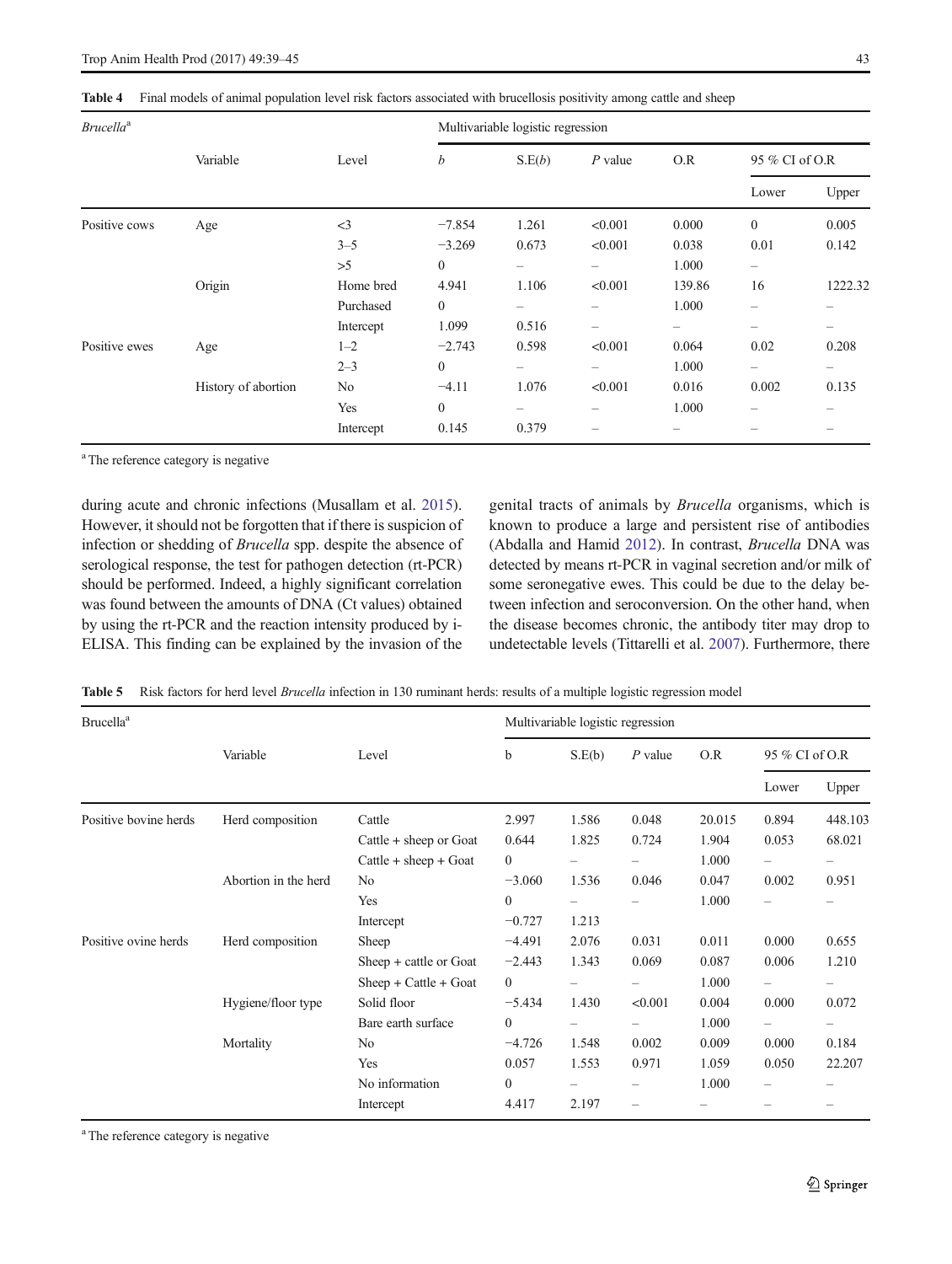was no dominant route of bacterial shedding, which is in agreement with data recently obtained for bovine and ovine herds (Díaz Aparicio [2013](#page-6-0); Wareth et al. [2014\)](#page-6-0). Thus, vaginal and milk routes need to be investigated to select Brucella shedders in ruminant herds. The low rate of Brucella in blood samples can be explained by the low bacterial load especially in cases of chronic and focal brucellosis (Mangalgi and Sajjan [2014\)](#page-6-0).

At the individual level, our results concerning both bovine and ovine brucellosis are comparable to values of other investigations released in Africa (Bertu et al. [2010;](#page-6-0) Muma et al. [2013\)](#page-6-0) and in other continents (Muflihanah et al. [2013](#page-6-0)). At the herd level, our AP values are similar to those observed among bovine and ovine herds in Nigeria (Mai et al. [2013\)](#page-6-0), Egypt (Wareth et al. [2014\)](#page-6-0), and Jordan (Musallam et al. [2015\)](#page-6-0). The adjustment of prevalence according to test performance gave TP values of 23.5 % in cattle and 13.53 % in sheep. These TP values were higher than those obtained in other studies conducted in Tunisia (Zaibet et al. [2009](#page-6-0)) and other African countries (Boukary et al. [2013](#page-6-0); Teklue et al. [2013\)](#page-6-0). In fact, all these studies were based only on serological tests for the diagnosis of brucellosis, and therefore, new infected animals and seronegative shedders were not considered. In addition, the imperfection, the choice of sampling strategy, the changing of techniques used for brucellosis screening between studies are important factors that contribute to the variability of results among studies (Rajala et al. [2016](#page-6-0); Lolli et al. [2016\)](#page-6-0). The signaled high prevalence in the other works might be due to the lack of specificity of used tests (Mai et al. [2013\)](#page-6-0).

The fact that the risk of brucellosis transmission in animals at the population and herd level varied significantly depending on the strata is in agreement with the findings of several authors who demonstrated variations in the prevalence of brucellosis related to the production systems (Chimana et al. [2010;](#page-6-0) Boukary et al. [2013](#page-6-0)). In cattle, we found that the risk of brucellosis positivity was higher in urban and peri-urban areas compared to rural areas. This could be explained by the fact that most breeders practicing the intensive dairy farming are localized in urban and peri-urban areas where there is a high demand for milk (Jaouad [2004\)](#page-6-0). On the contrary, the risk of infection with Brucella in sheep was equal in different types of areas, where keeping sheep is a way of saving money. The observed relationships between Brucella status and age and abortion were consistent with what is generally known about the biology of the infection (Boukary et al. [2013;](#page-6-0) Anka et al. [2014\)](#page-6-0). Similarly, the observed relationship between Brucella positivity and vaccination is consistent with what has generally been observed (Musallam et al. [2015\)](#page-6-0). Indeed, our results corroborate those of Zaibet et al. ([2009](#page-6-0)), who observed that vaccination campaigns against the brucellosis for ewes were not very effective, and many efforts should be consolidated in order to reach an acceptable coverage that can protect animals in Tunisia. Considering origin, this study showed an evidence of association between positivity for Brucella and homebred cows, which confirms the role of vertical transmission in Brucella propagation (Muflihanah et al. [2013](#page-6-0)).

As expected, a number of herd/flock characteristics were associated with the likelihood of a herd/flock being positive. It is reasonable that a larger herd size increases the risk of infection by increasing the contact rate between susceptible and infected animals (Boukary et al. [2013](#page-6-0); Musallam et al. [2015\)](#page-6-0). Larger herds might be expected to be associated with intensive management practices that are typically more difficult to control and allow for closer contact between animals and their environment which increase the potential for exposure to infectious excretions (Teklue et al. [2013\)](#page-6-0). Similarly, our findings showed that herding of ruminant species together, which is specially the normal activity of the sheep breeders in Tunisia, is an important factor to increase transmission of brucellosis between different animal species (Matope et al. [2010;](#page-6-0) Ducrotoy et al. [2014](#page-6-0)). This finding may explain the infection of studied ewes mainly by B. abortus.

The remaining factors highlight the importance of management and hygiene practices to mitigate the risk of introduction and/or persistence of Brucella spp. in a herd. Specifically, the implementation of biosecurity and quarantine measures (Ibrahim et al. [2010\)](#page-6-0) and appropriate management of cases of abortion (Anka et al. [2014](#page-6-0)) could make a significant contribution to any control strategy for ruminant brucellosis. In addition to abortion, exposed herds to brucellosis showed high mortality rates of animals. The reduction of these rates in ruminant herds requires the fight against brucellosis through different practices such as the use of artificial insemination, the choice of nutritious food, and the installation of obligatory prophylactic measures. These practices could contribute to keep healthy immune status of the herds and may also give an indication of better herd management.

Brucellosis is endemic at high levels in domestic ruminant species in Tunisia. The infection is heterogeneously distributed, with some farms at high risk as a result of practices such as exchanging rams for service and introducing new animals without quarantine. Mass vaccination of sheep, in addition to the adoption of hygiene and biosecurity practices, is recommended as a control strategy in Tunisia.

Acknowledgments This project received financial support from "Ministère de l'enseignement supérieur et de la recherche scientifique" and the ISESCO Organization. The funders had no role in study design, data collection and analysis, decision to publish, or preparation of the manuscript.

#### Compliance with ethical standards

Conflict of interest The authors declare that they have no competing interests.